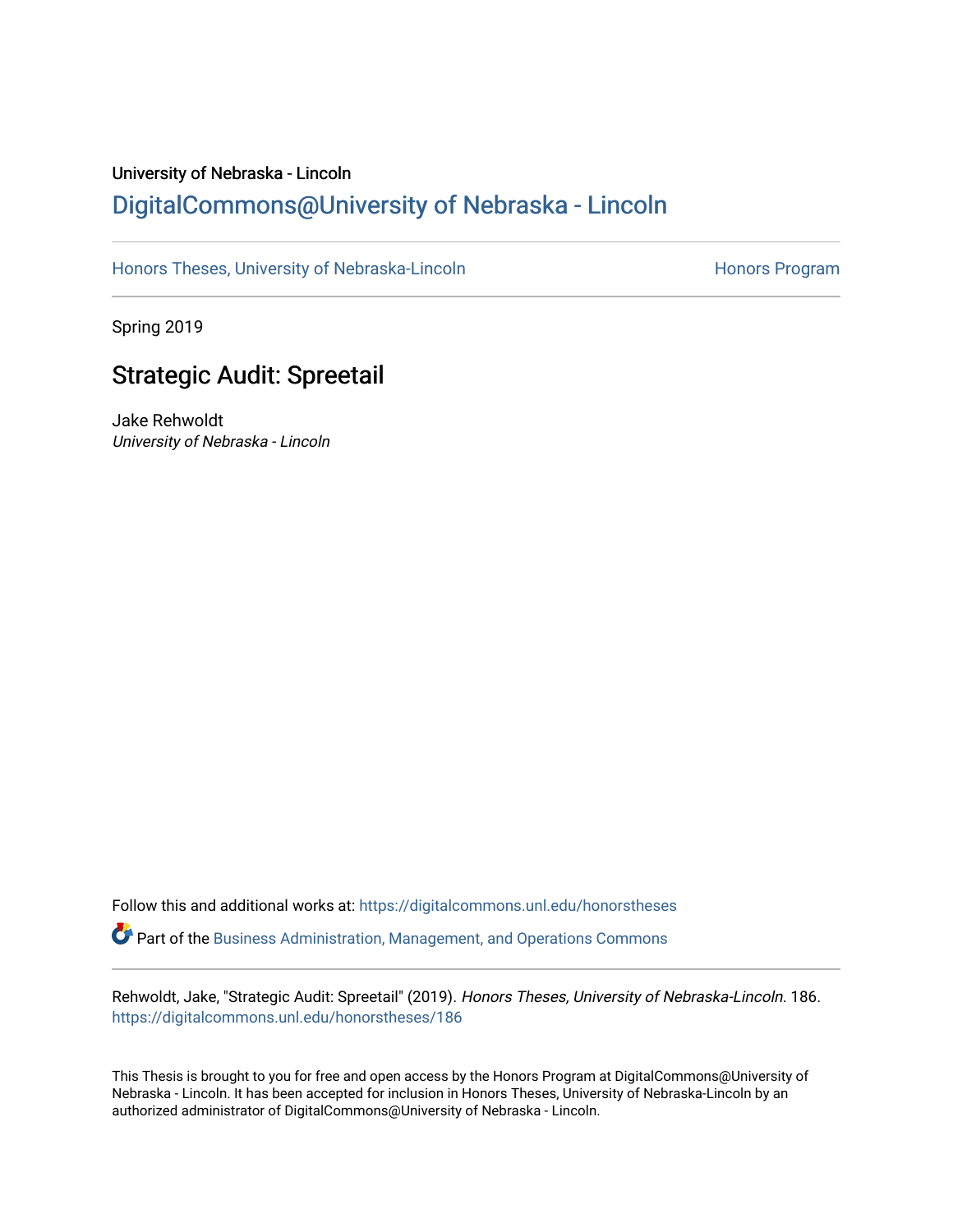# Strategic Audit:

# Spreetail

An Undergraduate Honors Thesis Submitted in Partial fulfillment of University Honors Program Requirements University of Nebraska—Lincoln

by Jacob Rehwoldt, BS Computer Engineering , College of Engineering

April 2019

Faculty Mentor: Samuel Nelson, Business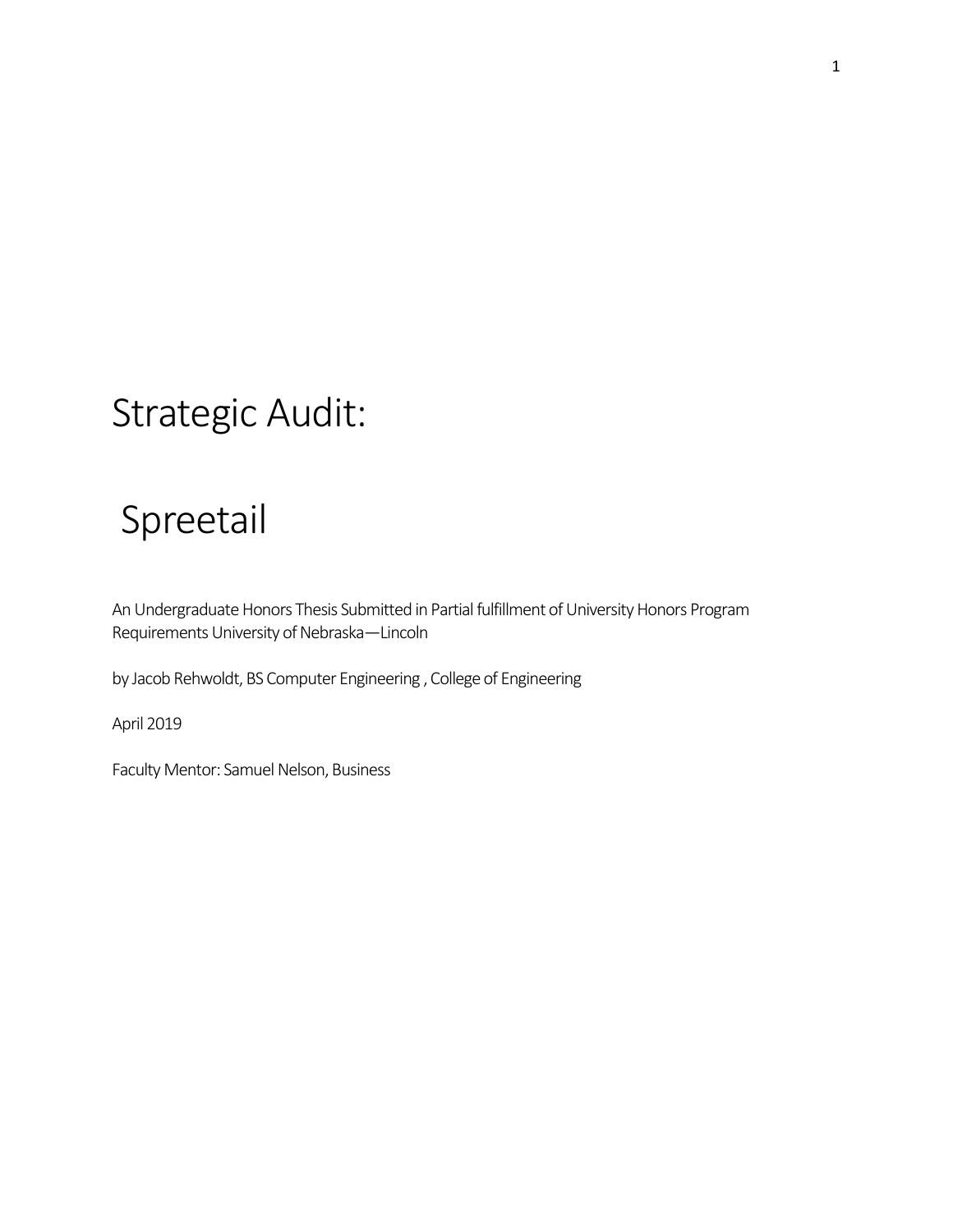# <span id="page-2-0"></span>Abstract

This report is an in-depth look at the history and trajectory of Spreetail, an ecommerce company based in Lincoln, Nebraska. As the ecommerce market itself grows rapidly, Spreetail is facing challenges and obstacles to success in the industry, especially since it is competing with Amazon. This report breaks down the factors affecting Spreetail both internally and externally (using SWOT and PEST analyses) and outlines several strategic possibilities for moving forward. The final strategy recommendation for Spreetail is to increase their catalog size and focus on exclusives.

**Key Words:** Raikes School, business, strategic audit, strategy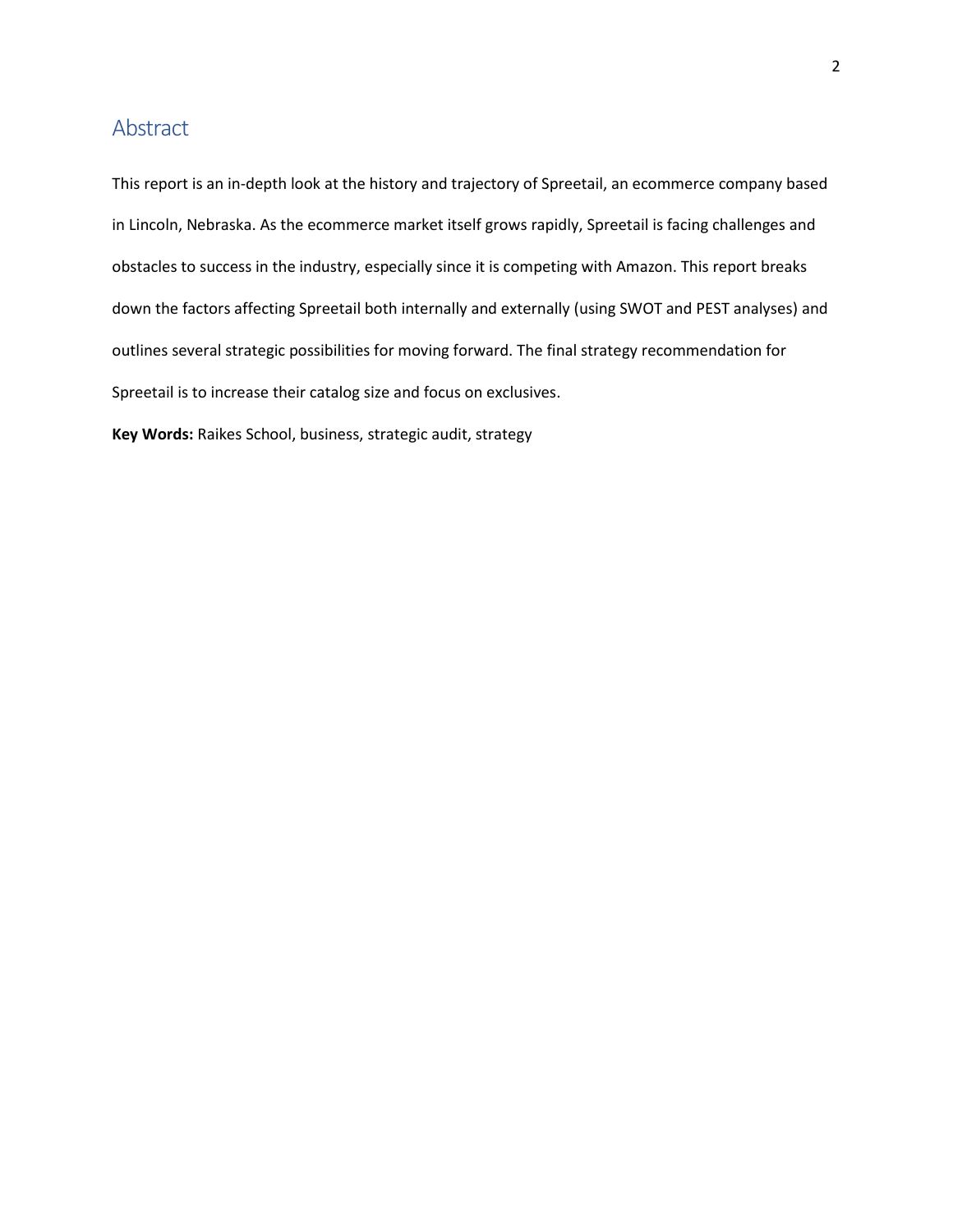# Contents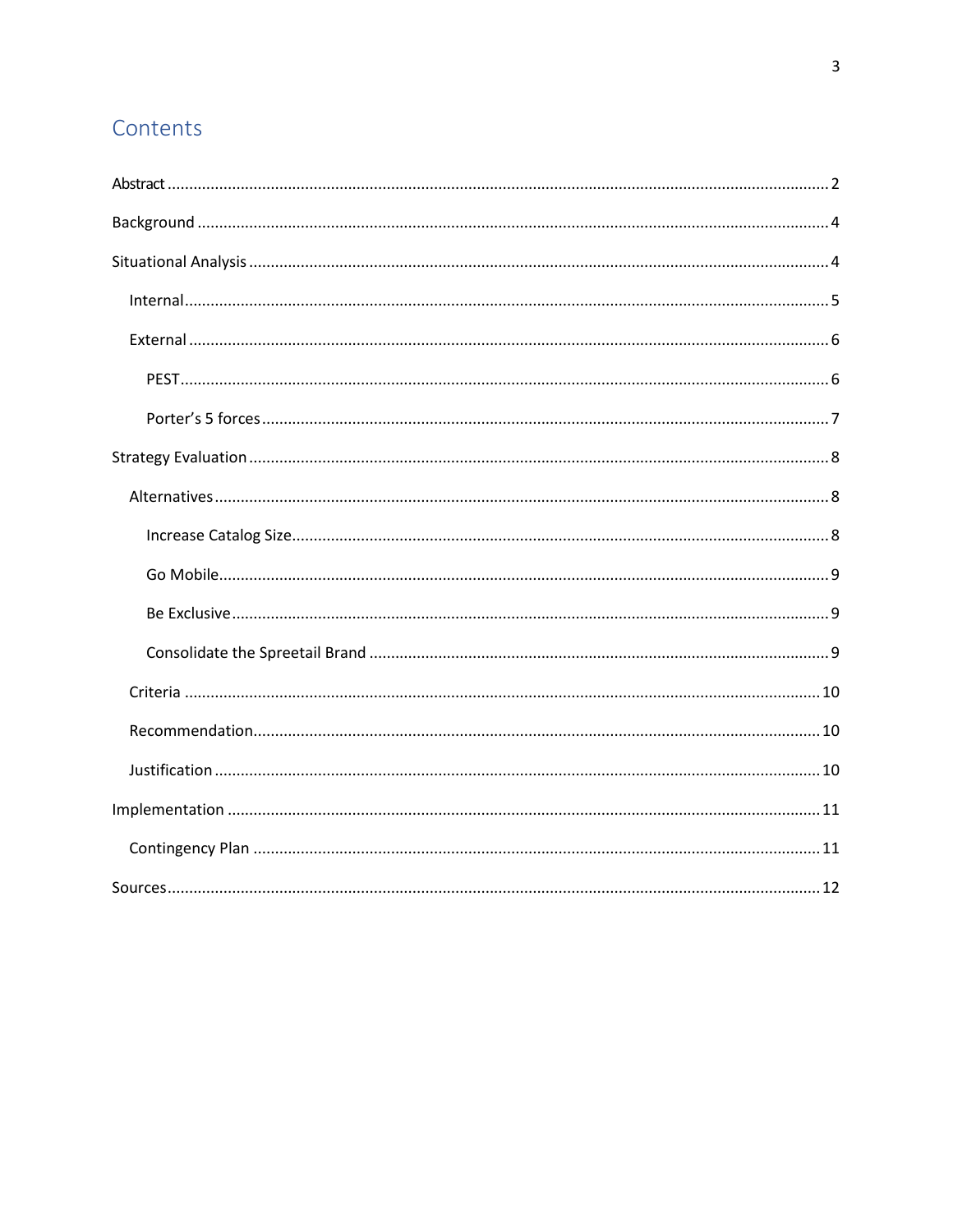# <span id="page-4-0"></span>Background

13 years ago, a small ecommerce company called LapkoSoft entered the online shopping scene. With only 2 employees, their focus was narrow: buy old computers, refurbish them, and resell them<sup>5</sup>. Now, they've grown so much it's hard to believe it's the same company.

Spreetail currently offers free 1-2 day shipping for all items on its website, which online shoppers have come to expect over the last few years. Spreetail is slowly building its online presence across marketplaces, with offerings on Amazon, Walmart, Jet, and Wish, to name a few. With an annual revenue of \$250 million in 2017, two new offices have been required to support the expansive growth Spreetail has seen over the last couple years. Despite the huge success in the marketplace, Spreetail still finds time to make an impact in the communities it touches.

Over the last few years, Spreetail has had a significant interest in improving the lives not only of its employees but improving the lives of all in the community. In Lincoln, this is evidenced by the multiple company-wide initiatives such as the New Beginnings program, which is designed to assist families moving out of homelessness make their new house a home.<sup>2</sup> It also partners with the local governments and artists; the "Elevate" project turned an eyesore of a grain elevator in the middle of the city into a huge canvas to feature local artists.<sup>4</sup>

# <span id="page-4-1"></span>Situational Analysis

Spreetail's vision is to "make a dent in the universe by delighting millions of customers, creating opportunity and wealth for our team, and revolutionizing the communities we touch."<sup>5</sup> It's competing with big names in the ecommerce space in order to make that vision a reality. With a more definite goal of \$1 billion in revenue and 800 employees by 2020<sup>9</sup>, the company is on pace to hit their target. However, the road ahead still has obstacles Spreetail needs to overcome.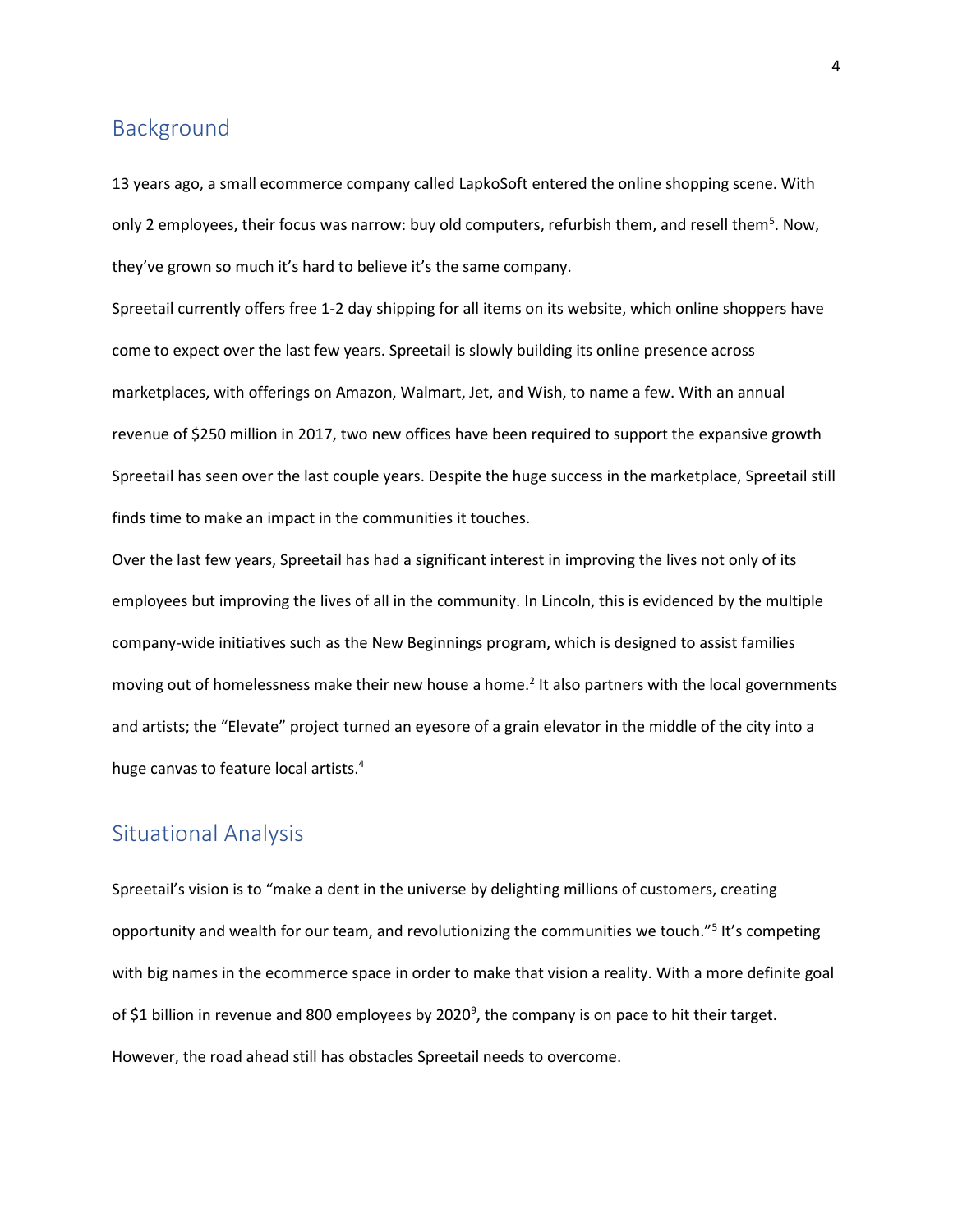#### <span id="page-5-0"></span>Internal

Spreetail has seen uncommon growth over its lifetime. In 2017 and again in 2018, it experienced 50% YoY growth.<sup>9</sup> Sustaining this growth has been a challenge, but Spreetail has hired hundreds of employees in the past few years, going from 180 employees in April 2017 to over 500 in April 2019.<sup>9</sup> This hiring craze brings both opportunities and difficulties.

One of the most consistently emphasized aspects of working at Spreetail is a great company culture.<sup>5</sup> It was even named as one of Glassdoor's Best Places To Work in 2019.<sup>21</sup> The feeling of closeness and community is quickly lost when introducing hundreds of new faces into the same space. Spreetail will have to be proactive in maintaining its culture if it wants to keep the same feel at a new scale. Offering products in categories such as Backyard, Garage, and Home, Spreetail is geared towards homeowners and larger purchases. Of the 4 products featured on its home page, only 1 is less than \$100, and 2 are in the \$200 range. While larger competitors such as Amazon and Walmart offering a broader set of categories, Spreetail is currently in a niche market. Being able to satisfy a more diverse set of needs/wants is crucial for Spreetail to expand its customer base.

Another potential issue Spreetail faces is a "leftover" brand name. In 2015, the company underwent a re-brand, changing from VMInnovations to Spreetail. Until that point, all sales were associated with the former name; even Spreetail's own website had the VMInnovations name on it.<sup>10</sup> And in 2019, the company has undergone another re-brand, this time changing its color scheme in tandem with releasing its own marketplace platform. These visual changes are more than what customers are used to in today's market. Communicating the rebrand to customers while staying under the radar of competitors could prove difficult.

The final and perhaps most significant challenge Spreetail faces is its own growth. Currently, it utilizes other marketplaces like Amazon and Walmart to sell on, in addition to its own website. However, if these companies start to see Spreetail's growth as a threat to their own business, they may revoke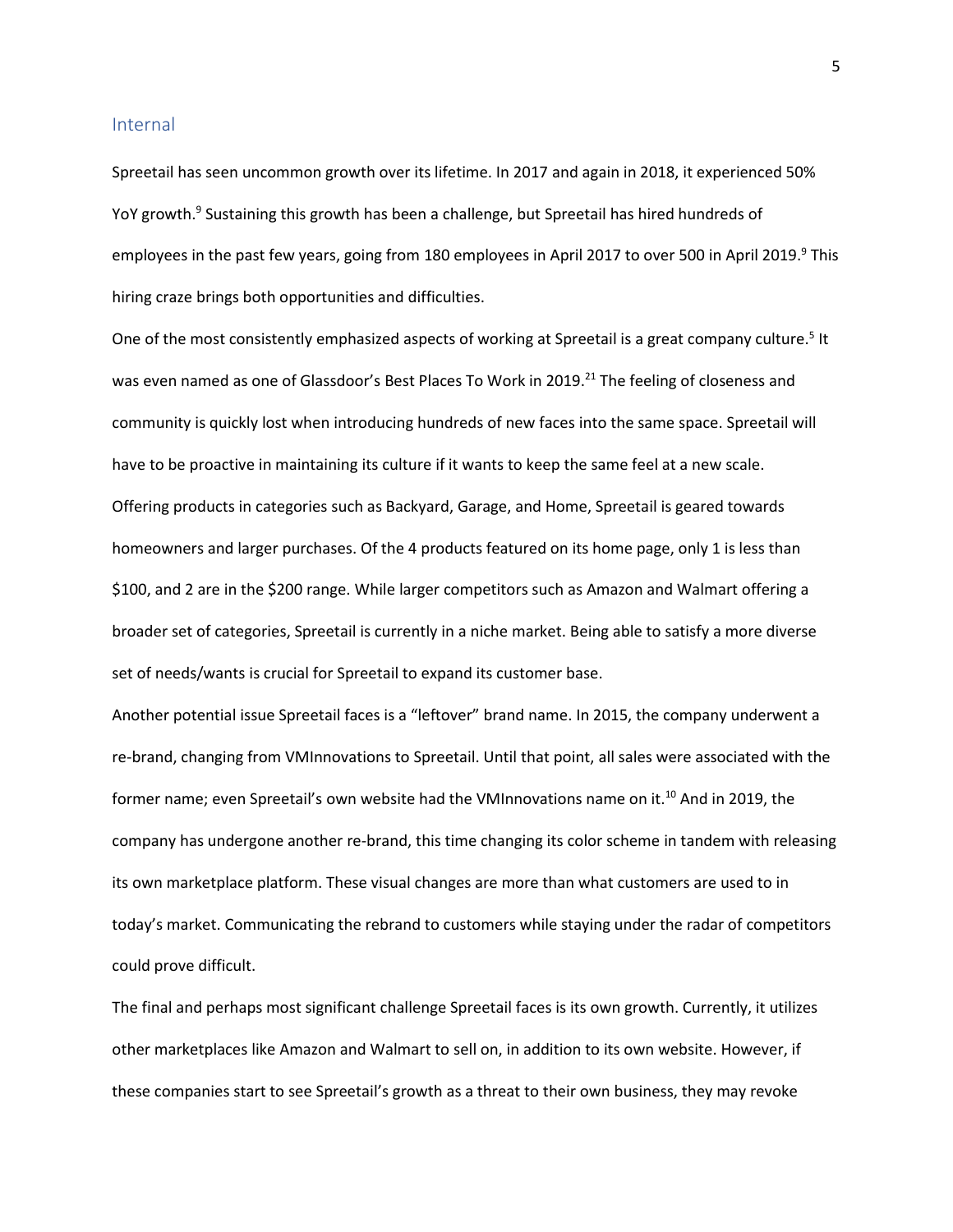Spreetail's access and ability to sell on their marketplaces. While the rapid growth has been a positive impact on both the employees and the communities they touch, it is a possible red flag for Spreetail's competitors.

### <span id="page-6-0"></span>External

Ecommerce has only been growing since it arrived on the scene. Just last year, sales were up 15% for a total of \$517 billion.<sup>1</sup> The US mobile ecommerce market is especially enticing, with a YoY growth of over 30% in the last few years.<sup>11</sup> This industry is only growing as more and more shoppers are looking for online purchasing experiences.

## <span id="page-6-1"></span>PEST

On the political side, ecommerce has been the subject of some controversial legislation; the sales tax debate has been one of the most hotly-debated topics in this area. Many online retailers aren't required to pay sales tax unless they make a certain amount of money in that state, usually \$100,000 (defined by Nexus laws).<sup>14</sup> Additionally, shopping online creates data about shopping habits and interactions that online retailers can use and abuse, which has been another subject of discussion. The EU in particular has been passing legislation (the General Data Protection Regulation, or GDPR) protecting the ownership of that data as the customer's.

Let's take a look at the economic side. The US economy has been growing steadily, with >2.0% increases in each quarter of 2018.<sup>15</sup> This indicates that consumers are confident in the market and spending just as much as ever, which bodes well for the ecommerce industry.

Social habits have been changing as well. Over the last few years, consumers (especially younger) have shifted towards buying responsibly sourced and environmentally sustainable products. Several states have passed laws against offering disposable plastic straws in restaurants unless specifically requested by the customer.<sup>16</sup> This is just one example of a larger focus on lessening the environmental impact of our buying decisions. Apple is another example: as of 2018, it is 100% powered by clean energy.<sup>17</sup> While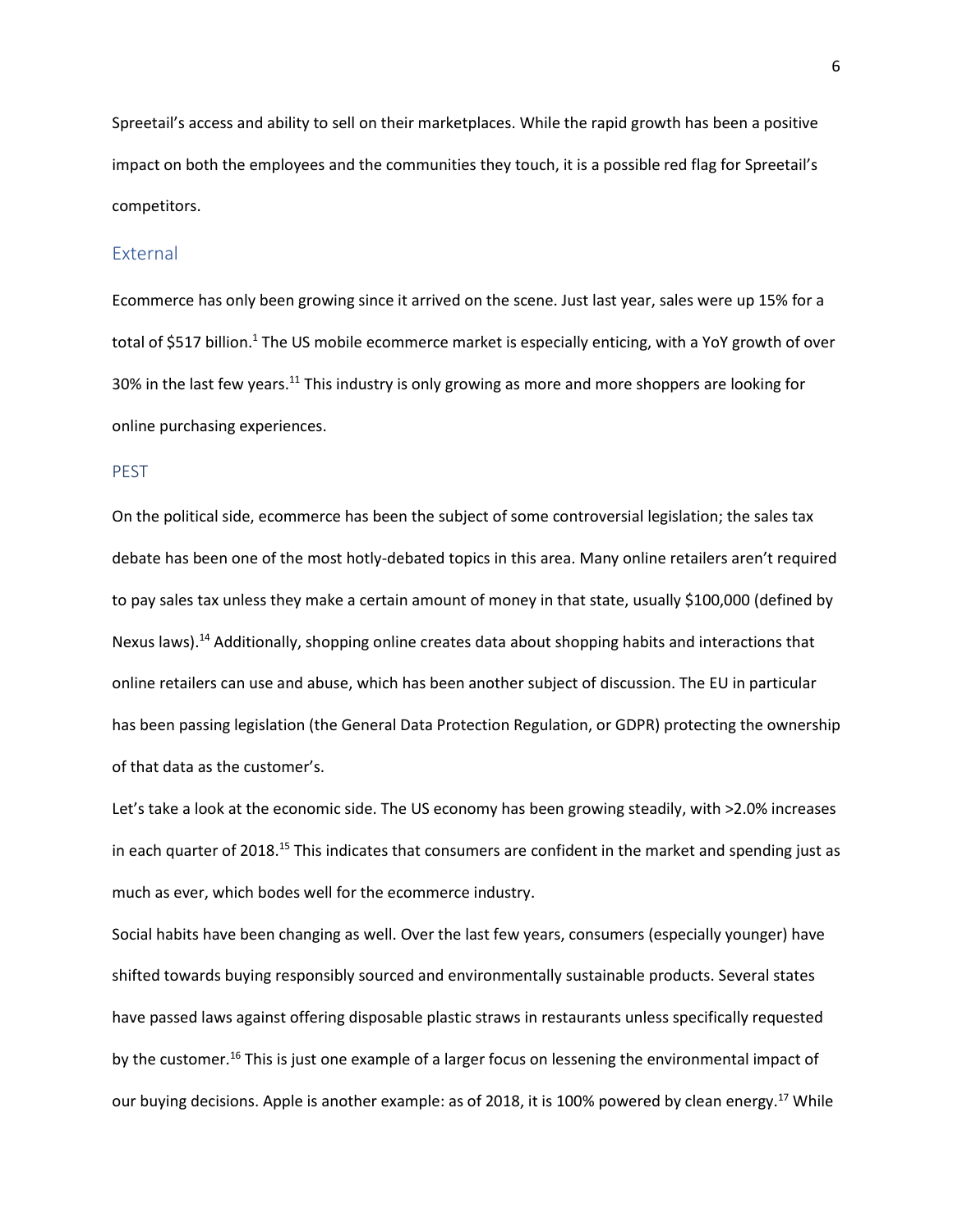the vast majority of purchasing decisions are not based on how sustainable the product is, this trend is important to consider.

With the recent advances in machine learning and artificial intelligence, technology has become more relevant than ever within ecommerce. In-depth analysis of buyer behavior can be used to determine much about a consumer without ever asking them. This ties into the GDPR passed in the EU, focusing on the responsible use of this information. Ecommerce companies have been using this data to better understand how to advertise to customers. It can go too far, though, with Target being able to determine if you are pregnant before you want that information publicly available.<sup>18</sup> Additionally, business is moving to mobile platforms, with a total revenue of \$206.51 billion in 2018,<sup>11</sup> and Amazon alone receiving almost 140 million monthly users on its mobile app.<sup>8</sup>

Many of the support services are now exclusively digital. Chatbots are used to quickly and efficiently solve customer problems. Talking to a real person is now a last resort instead of the first step in any support case. For example, with Amazon you can purchase, return, exchange, and leave a review on an item without ever having a human-to-human conversation.

## <span id="page-7-0"></span>Porter's 5 forces

Many of the largest ecommerce competitors are companies that offer a wide selection of items, with Walmart, eBay, and Amazon being the largest in terms of monthly active users.<sup>8</sup> These marketplaces have dozens of categories and thousands of products available on their website or app. Each of these companies is well-established in the retail space, and have power based on their selection of offerings, and many exclusive offerings as well.

Entering the ecommerce scene is no easy task. Each of these big names offers free 2-day shipping, and free returns are the norm. These costs are too large for many new entrants, which shows a high barrier to entry for potential competitors.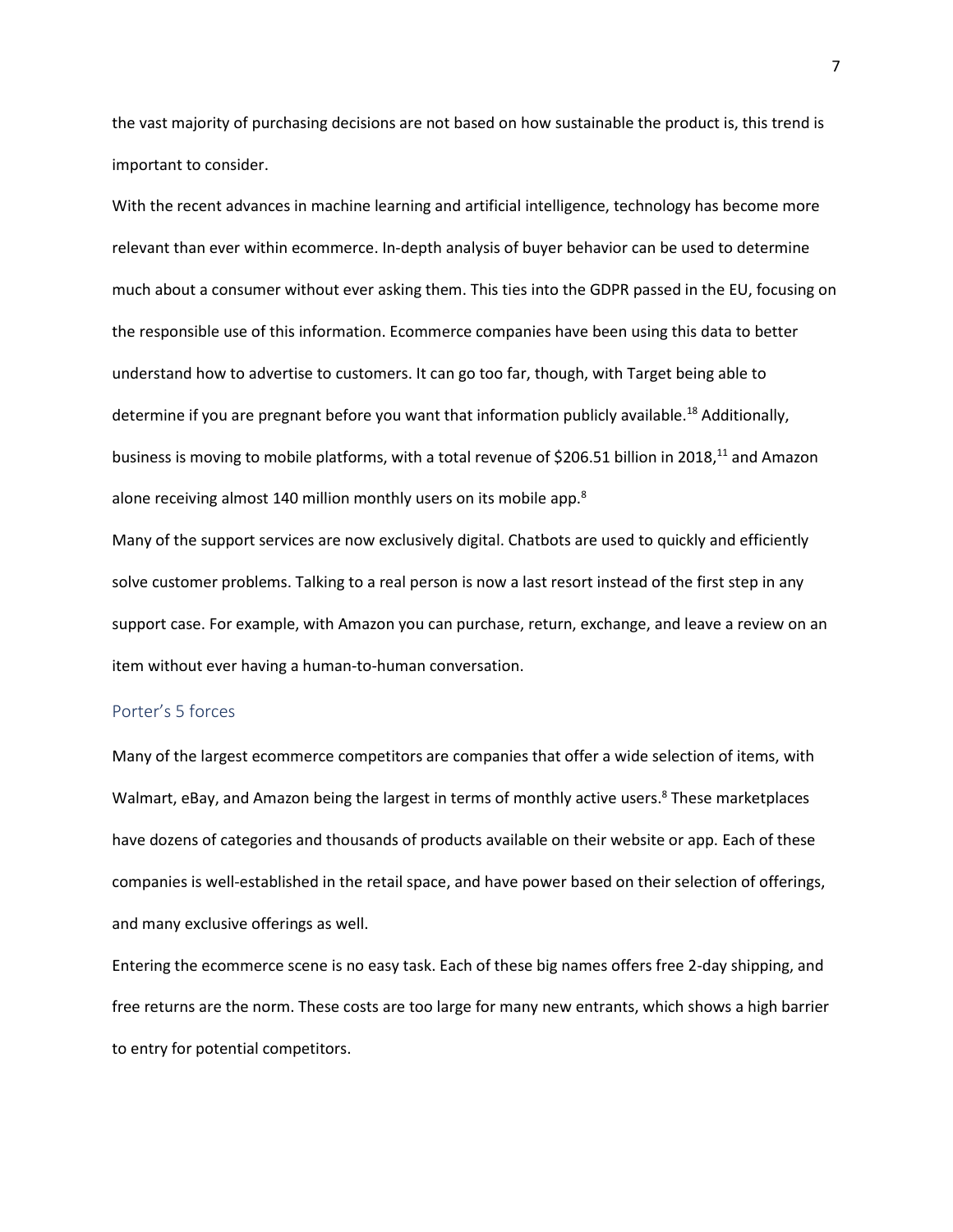Physical retailers are still going strong despite the explosive growth of ecommerce. Some stores are struggling, such as Sears, but many like Walmart and Target are still alive and well. Best Buy in particular has introduced a price-match strategy, where they will sell at the same price as online retailers because customers have the added benefit of taking the product home with them now, instead of waiting a couple days. These companies are always coming up with new ways to be a threat to online retailers. With the proliferation of online shopping sites, buyers have more power than ever to compare at a glance between sites and go with the lowest price, which increases the competitiveness of prices across retailers.

Looking at the forces in the ecommerce industry, we find the industry to be incredibly competitive.

# <span id="page-8-0"></span>Strategy Evaluation

With ecommerce growing rapidly, both Spreetail and its competitors are always adapting to the environment that is online shopping.

## <span id="page-8-1"></span>Alternatives

Several opportunities are available to Spreetail in its current state. The growth over the last few years is promising but if Spreetail isn't intentional about the direction it chooses for its next steps it will waste a significant amount of time and resources.

## <span id="page-8-2"></span>Increase Catalog Size

Spreetail has a targeted selection of products it offers; as a result, it has a very specific target customer. These products are also large purchases, which customers do not make frequently. Expanding into slightly smaller, more frequently bought items would create a mentality in customers to continue coming back to Spreetail when a need arises. By contrast, Amazon will sell everything under the sun, and customers don't think twice about a quick search and purchase through Amazon, and with Prime it will be delivered in two days. Although it has seen success with its current catalog, it may be wise to expand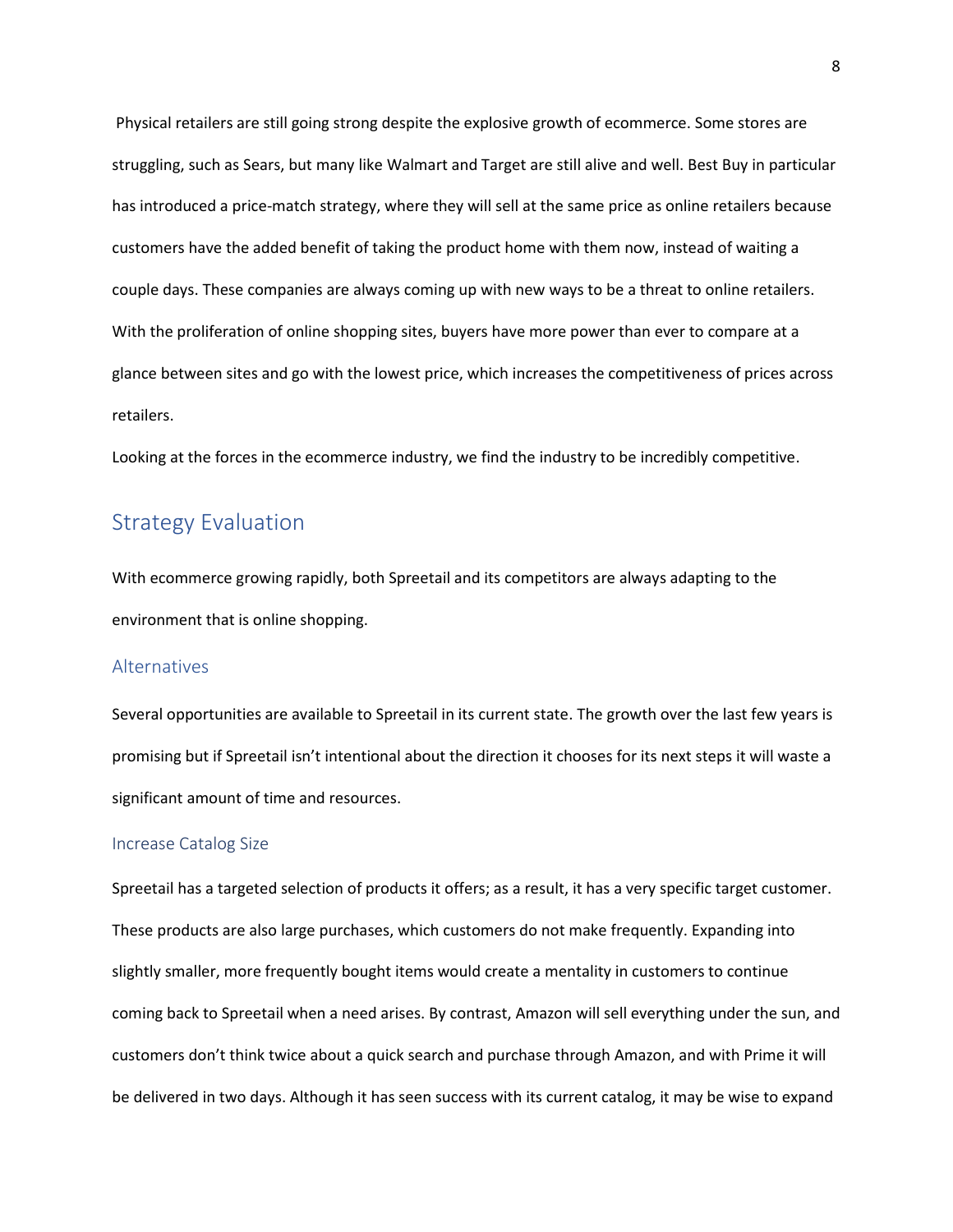into more diverse categories to increase the probability and desire of customers to come back and make another purchase.

### <span id="page-9-0"></span>Go Mobile

As mentioned earlier, the mobile market has increased exponentially in the last few years as smartphones have gone from a luxury item to a life necessity and with them the ease of shopping. Spreetail currently does not have a mobile app – they only have a desktop website and items listed through other marketplaces. With customers increasingly buying from a mobile device, having a mobile option is imperative to stay relevant.

## <span id="page-9-1"></span>Be Exclusive

Another potential avenue is to focus on exclusivity. With the current catalog being limited, Spreetail can focus on making deals with vendors to be an exclusive seller. This provides two benefits: first, increasing the brand reputation by emphasizing the exclusivity; second, less price competition as Spreetail does not have to compete with other marketplaces or sellers or the brand itself through an online store. The price aspect especially will lighten the pressure on Spreetail as higher margins require fewer sales to maintain the growth Spreetail has seen.

#### <span id="page-9-2"></span>Consolidate the Spreetail Brand

In order to strengthen the name of their new brand, Spreetail should migrate all existing references to VMInnovations to the new name. Spreetail has a lot more to offer than VMInnovations. Spreetail gives back. This should be one of the major foci of any marketing campaign, because it is getting ahead of one of the social trends – that of responsible buying. Spreetail gives 5% of all sales to a community organization in order to improve the lives of those around it.<sup>5</sup> No other company does this; Amazon has something similar with a small portion (0.5%) going to a charitable organization of the customer's choice, but Spreetail does this 10 times bigger.<sup>22</sup>

9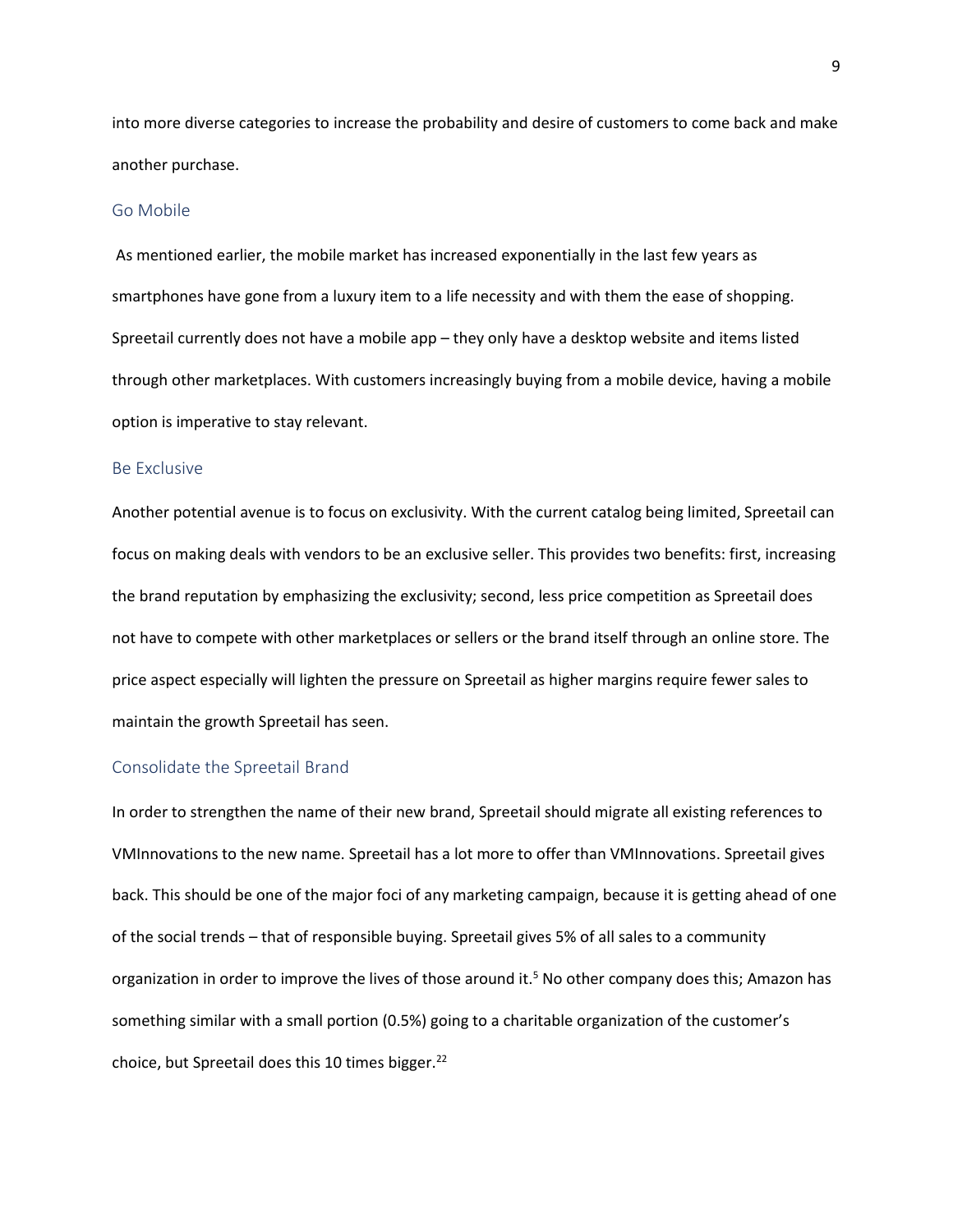### <span id="page-10-0"></span>Criteria

With so many directions to go, it is important to define Spreetail's objective for its next move. The main success criteria should include sustainable growth (both in revenue and in customer base), and brand recognition.

## <span id="page-10-1"></span>Recommendation

A combination of "Increase Catalog Size", "Be Exclusive", and "Consolidate the Spreetail Brand" should be employed going forward. Acquire more items to sell within the categories it currently offers and try to make as many as possible Spreetail exclusives. In short, keep doing what they are doing.

## <span id="page-10-2"></span>Justification

Spreetail is growing quickly with the limited categories and channels it has. They have seen great success with the areas it has focused on and should not try to spread itself too thin. By increasing the catalog size to deepen the available inventory in its existing categories to cover its target market's needs effectively. Spreetail has approximately 2200 items for sale on its website, Amazon has about 600 million.<sup>5,19</sup> It still has a long way to go if it wants to compete with Amazon. While that number is daunting, Spreetail is not competing with Amazon across all categories, just Home, Backyard, and Garage. Attempting to grow additional categories may prove taxing for Spreetail as its personnel are already familiar with its existing categories and should instead use that knowledge to leverage more sales. As it hires more employees, it can expand its categories, but it is currently operating at capacity. Also within existing categories, Spreetail should continuously be contacting vendors to try to be an exclusive seller. If Spreetail can be *the* destination for some name brands, it will attract the loyalty of those brands in addition to its own. Since many of the items Spreetail currently sells are durable goods that will last, and not items that customers will purchase multiple of in a short time span, these other brands' customers are especially valuable.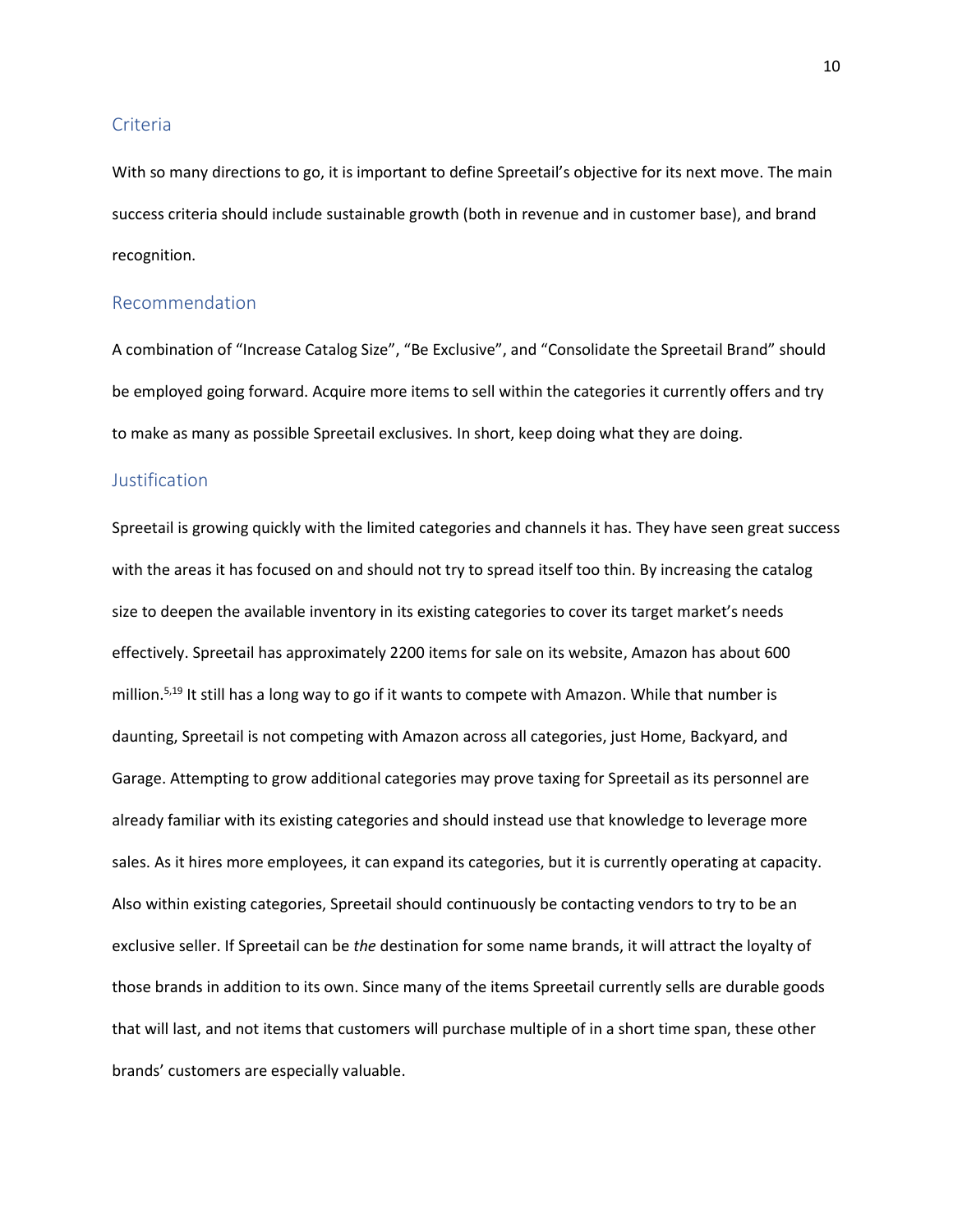The biggest reason for Spreetail *not* to develop its own mobile app is because that would divert resources away from its already successful desktop website. Additionally, these larger, more expensive items are not typically impulse purchases. They require some level of deliberation and that usually accompanies a desktop website browsing experience. In 2018, the average dollar amount of a purchase made from a desktop was almost \$180, more than twice the \$80 average for a purchase from a smartphone.<sup>20</sup> While it will be necessary eventually in order to compete, the smartphone app experience is unnecessary to Spreetail and its current catalog.

Finally, Spreetail can gain public favor by emphasizing its commitment to give back. It is the only online ecommerce company to give 5% of its revenue back to communities. Other large companies have come under fire for poor working conditions or poor treatment of the communities they are a part of, but Spreetail has actively worked to improve the lives around it. This could be a pivotal selling point for the younger generation especially, helping to create brand loyalty over these younger shoppers' lifetimes.

# <span id="page-11-0"></span>Implementation

Spreetail has already been working on expanding its categories and exclusive seller privileges with brands. It should speed up the rebrand to Spreetail from VMInnovations. Memorial Day and the Fourth of July are approaching, and with both being summertime holidays, Spreetail should look to capitalize on its Backyard and Garage categories during the summer. The push to recognize Spreetail as a brand that gives back should be the company's main focus in the next couple months in order to make good on these summertime sale opportunities.

## <span id="page-11-1"></span>Contingency Plan

If Spreetail has not fully converted by the beginning of this sales season, next year is always around the corner. It should push hard to ensure customers are familiar with the new brand in order to be fully prepared for the 2020 summer holiday season.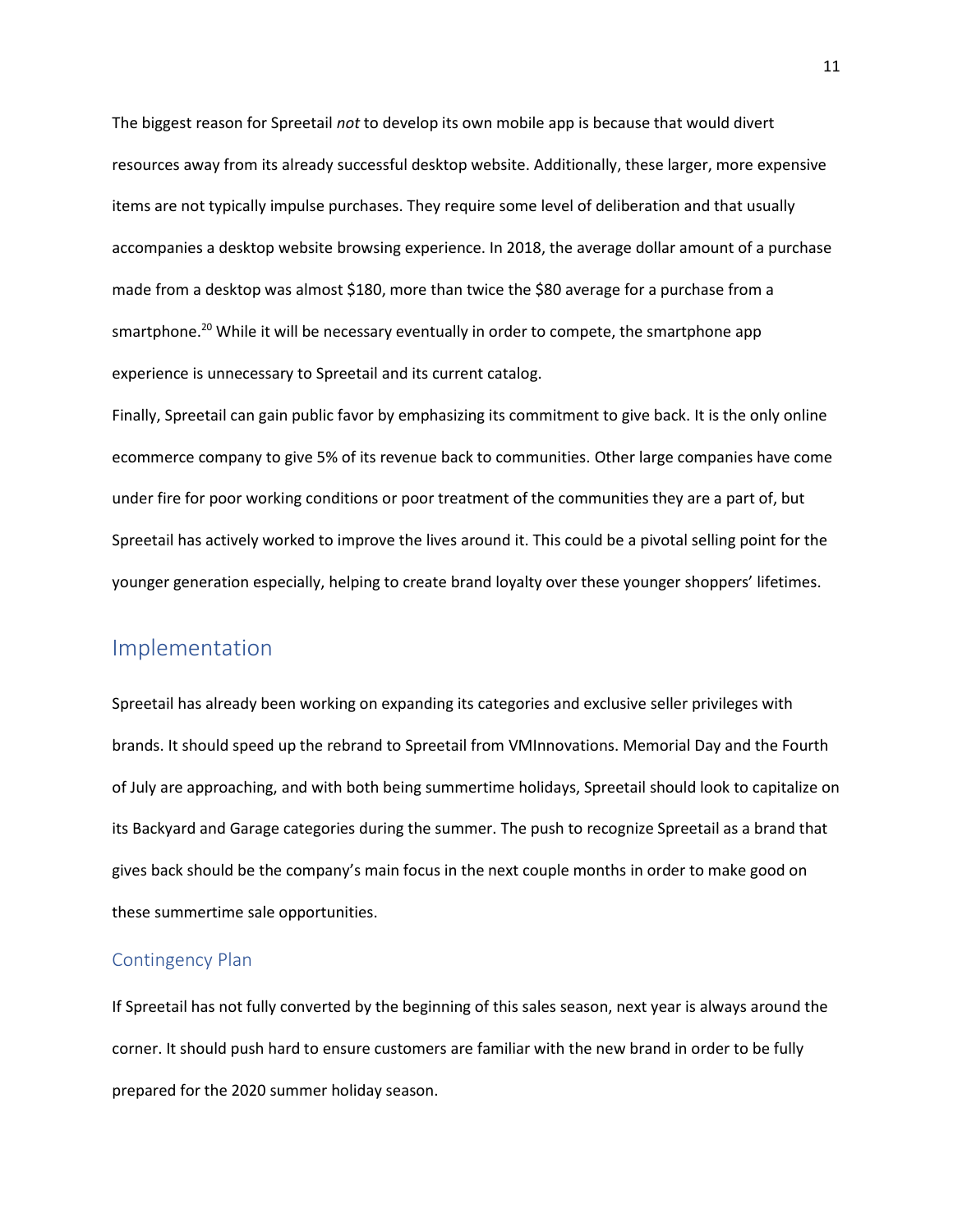## **Sources**

- <span id="page-12-0"></span>1. <https://www.digitalcommerce360.com/article/us-ecommerce-sales/>
- 2. <https://www.spreetail.com/content/communityimpact>
- 3. [https://journalstar.com/business/local/spreetail-to-open-fulfillment-center-in](https://journalstar.com/business/local/spreetail-to-open-fulfillment-center-in-pennsylvania/article_515f3a5d-ccb1-589b-8c7e-cb9108b77504.html)[pennsylvania/article\\_515f3a5d-ccb1-589b-8c7e-cb9108b77504.html](https://journalstar.com/business/local/spreetail-to-open-fulfillment-center-in-pennsylvania/article_515f3a5d-ccb1-589b-8c7e-cb9108b77504.html)
- 4. [http://www.dailynebraskan.com/culture/spreetail-reveals-artwork-to-be-hung-on-grain](http://www.dailynebraskan.com/culture/spreetail-reveals-artwork-to-be-hung-on-grain-elevators-near/article_479c5558-ae08-11e8-ac6f-4f47128d4a04.html)[elevators-near/article\\_479c5558-ae08-11e8-ac6f-4f47128d4a04.html](http://www.dailynebraskan.com/culture/spreetail-reveals-artwork-to-be-hung-on-grain-elevators-near/article_479c5558-ae08-11e8-ac6f-4f47128d4a04.html)
- 5. <https://www.spreetail.com/>
- 6. <https://www.businessinsider.com/amazon-accounts-for-43-of-us-online-retail-sales-2017-2>
- 7. <https://www.statista.com/statistics/546894/number-of-amazon-prime-paying-members/>
- 8. [https://www.statista.com/statistics/579718/most-popular-us-shopping-apps-ranked-by](https://www.statista.com/statistics/579718/most-popular-us-shopping-apps-ranked-by-audience/)[audience/](https://www.statista.com/statistics/579718/most-popular-us-shopping-apps-ranked-by-audience/)
- 9. journalstar.com/business/local/the-other-side-of-e-commercespreetail-to-hirehundreds/article\_fe9b44ff-8043-5400-8048-33a43a09723f.html
- 10. [https://www.vminnovations.com](https://www.vminnovations.com/)
- 11. [https://www.statista.com/statistics/249855/mobile-retail-commerce-revenue-in-the-united](https://www.statista.com/statistics/249855/mobile-retail-commerce-revenue-in-the-united-states/)[states/](https://www.statista.com/statistics/249855/mobile-retail-commerce-revenue-in-the-united-states/)
- 12. [https://www.digitalcommerce360.com/2018/05/08/top-1000-heres-which-categories-did-best](https://www.digitalcommerce360.com/2018/05/08/top-1000-heres-which-categories-did-best-and-worst-on-the-web-last-year/)[and-worst-on-the-web-last-year/](https://www.digitalcommerce360.com/2018/05/08/top-1000-heres-which-categories-did-best-and-worst-on-the-web-last-year/)
- 13. <https://notesmatic.com/2017/11/pestel-analysis-e-commerce-industry/>
- 14. <https://www.taxjar.com/guides/intro-to-sales-tax/#automate-sales-tax-with-taxjar>
- 15. <https://www.bea.gov/news/glance>
- 16. [https://www.usatoday.com/story/money/nation-now/2018/01/29/plastic-straws-illegal-unless](https://www.usatoday.com/story/money/nation-now/2018/01/29/plastic-straws-illegal-unless-requested-under-california-bill/1074610001/)[requested-under-california-bill/1074610001/](https://www.usatoday.com/story/money/nation-now/2018/01/29/plastic-straws-illegal-unless-requested-under-california-bill/1074610001/)